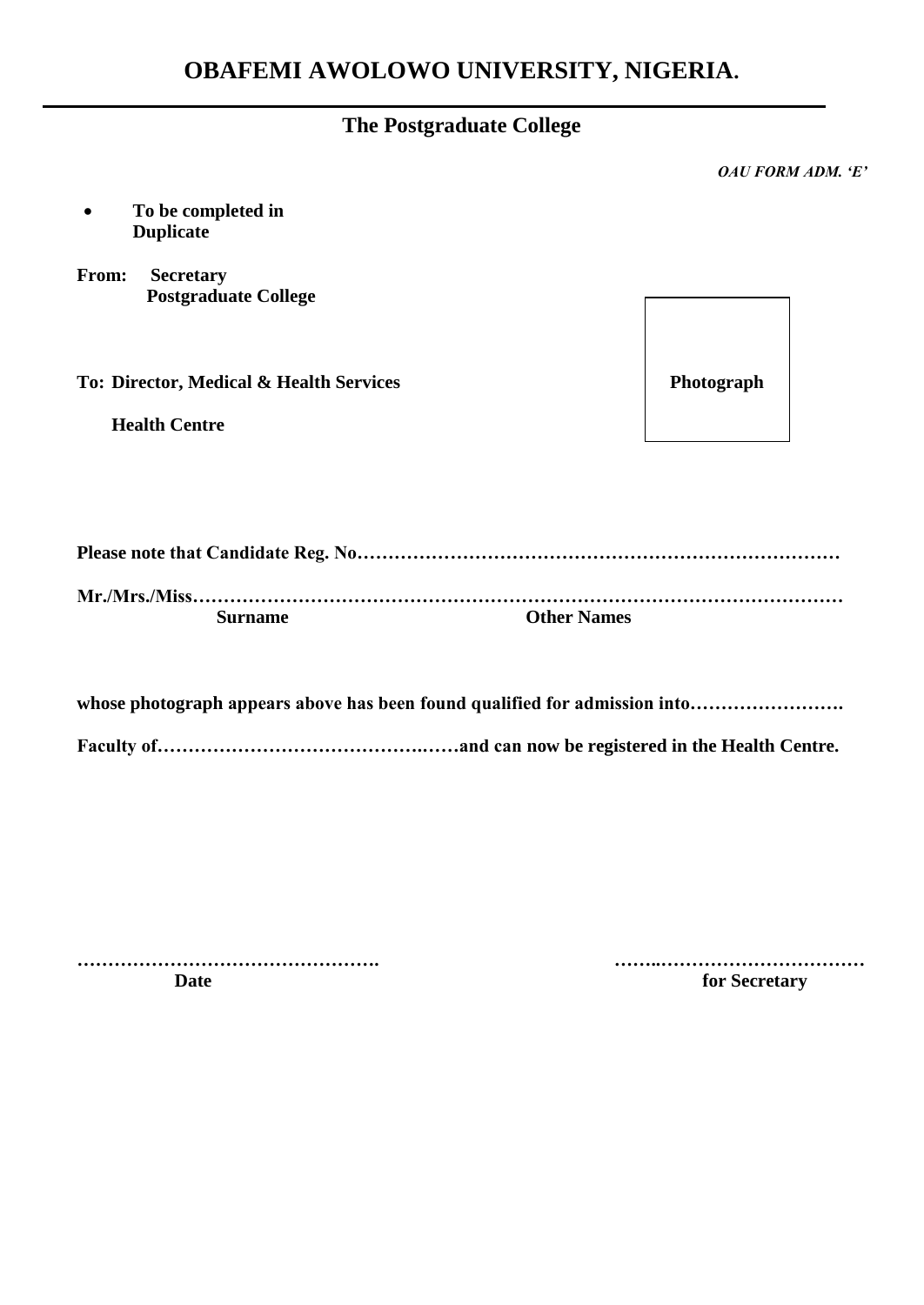# **OBAFEMI AWOLOWO UNIVERSITY ILE-IFE, NIGERIA.**

 **This questionnaire is designed to gather information about your past and current health. Please read all directions carefully, and answer every question as accurately as you can. This information will be held in strictest confidence and will be used only for medical purposes by your Health Service. It will also enable the Health Centre to find out how best to help you whilst you remain a member of the University.**

| <b>IDENTIFICATION:</b>                                                  |                |                |                                                                                                                 |                    |                             |
|-------------------------------------------------------------------------|----------------|----------------|-----------------------------------------------------------------------------------------------------------------|--------------------|-----------------------------|
|                                                                         |                |                |                                                                                                                 |                    |                             |
|                                                                         |                | <b>SURNAME</b> |                                                                                                                 | <b>OTHER NAMES</b> |                             |
|                                                                         |                |                | ROAD HALL OR STREET NAME                                                                                        |                    |                             |
|                                                                         |                |                |                                                                                                                 |                    |                             |
|                                                                         |                |                |                                                                                                                 |                    |                             |
|                                                                         |                |                |                                                                                                                 |                    |                             |
|                                                                         |                |                |                                                                                                                 |                    | SEX: MALEFEMALEHEIGHTWEIGHT |
|                                                                         |                |                |                                                                                                                 |                    |                             |
|                                                                         |                | DAY MTH YR     |                                                                                                                 | DAY MTH YR         |                             |
| <b>CLASS:STUDENT:</b>                                                   |                |                | UNDERGRADUATE:GRADUATE                                                                                          |                    |                             |
|                                                                         | STAFF:         |                |                                                                                                                 |                    |                             |
| NEXT OF KIN: PARENT/GUARDIAN                                            |                |                |                                                                                                                 |                    |                             |
| NAME:                                                                   | <b>SURNAME</b> |                |                                                                                                                 | <b>OTHER NAMES</b> |                             |
| <b>ADDRESS:</b>                                                         |                |                |                                                                                                                 |                    |                             |
|                                                                         |                |                |                                                                                                                 |                    |                             |
|                                                                         |                |                |                                                                                                                 |                    |                             |
| <b>DEMOGRAPHIC:</b>                                                     |                |                |                                                                                                                 |                    |                             |
| Where were you born?<br><b>Citizenship:</b><br><b>Family: Position:</b> |                |                | $1\ 2\ 3\ 4\ 5\ 6\ 7\ 8\ 9\ 10$<br>Mother: Alive<br>Father: Alive                                               |                    | Others:<br>Children         |
|                                                                         |                |                | Marital Status: SingleMarrieddivorcedSeparated                                                                  |                    |                             |
|                                                                         |                |                |                                                                                                                 |                    |                             |
|                                                                         |                |                |                                                                                                                 |                    |                             |
|                                                                         |                |                |                                                                                                                 |                    |                             |
| In what type of area did you spend most of your childhood?              |                |                | VillageSmall TownCity or Urban                                                                                  |                    |                             |
|                                                                         |                |                | What income level was your family generally in during your childhood?<br>SalariedSelf employed(Range of Income) |                    |                             |
|                                                                         |                |                |                                                                                                                 |                    |                             |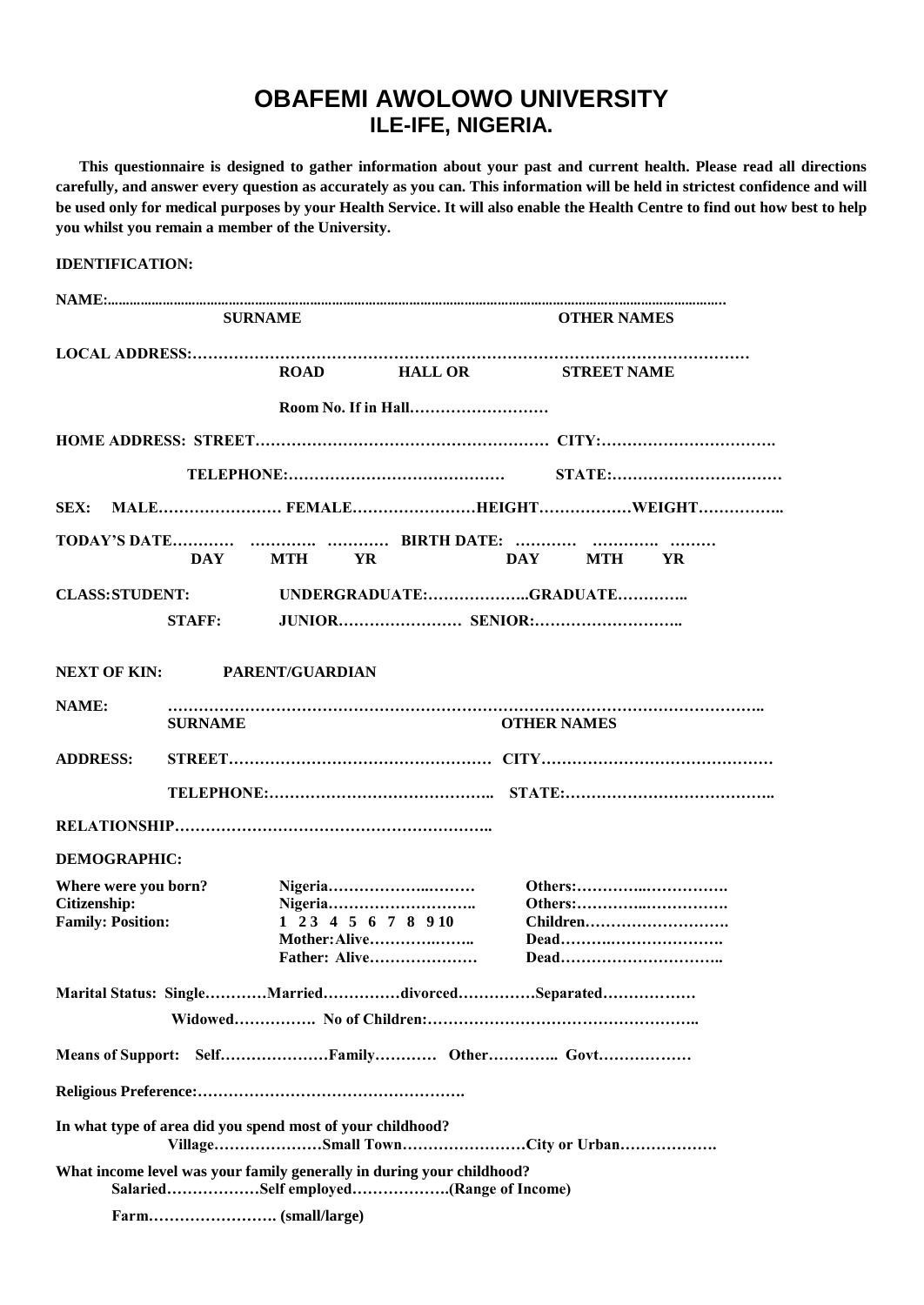### **ALLERGIES**

An allergy is a skin rash, hives, **Certain foods is a skin rash, hives, <b>Certain foods Dust................. joint pair swollen glands, stuffy nose and or fever after Feathers………...... exposure to something to which Novacain Novacain Novacain Novacain Novacain Novacain Novacain Novacain Novacain Novacain Novacain Novacain Novacain Novacain Novacain Novacain Novacain N you are allergic. Penicillin………….. Chloroquine ……… Yes No Camoquine……….. Do you have any ALLERGIES? Sulfa………………. If "Yes" check those items to which you are allergic Item not listed……… Aspirin…………..**

### **IMMUNIZATIONS:**

| Check whether or not you have had each      | Mumps               |
|---------------------------------------------|---------------------|
| immunization listed, and enter the year you | Polio-oral          |
| received the last immunization.             | Polio-shots         |
| Yes No Immunization Year last received      | smallpox            |
| DPT                                         | tetanus toxoid      |
| <br>Cholera                                 | Tuberculosis BCG    |
| German Measles (Rubella)                    | TAB (Typhoid Fever) |
| Measles                                     | Whooping cough      |
|                                             | Yellow fever        |

#### **ILLNESSES**

|                                          | Check whether or not YOU or                  |        | Diabetes (Sugar)<br>   |  |
|------------------------------------------|----------------------------------------------|--------|------------------------|--|
| <b>YOUR BLOOD RELATIVES have or have</b> |                                              |        | Chronic Cough<br>      |  |
| had the illnesses listed.                |                                              |        | Epilepsy               |  |
|                                          | Your blood relatives include your sisters,   |        | Eye problem<br>        |  |
|                                          | brother, children, parents, and grandparents |        | Goiter<br>             |  |
| You                                      | <b>Relative</b>                              |        | Heart disease<br>      |  |
|                                          |                                              |        | High blood pressure    |  |
| Yes No                                   | <b>Disease</b>                               | Yes No | Fainting spells<br>    |  |
|                                          | <b>Alcoholism</b>                            |        | Hypoglycemia<br>       |  |
|                                          | <b>Allergies</b>                             |        | (low blood sugar)      |  |
|                                          | Anaemia                                      |        | Insanity               |  |
|                                          | Asthma                                       |        | Kidney disease<br>     |  |
|                                          | <b>Bleeding trait</b>                        |        | Mental retardation     |  |
|                                          | Cancer                                       |        | Migraine headaches<br> |  |
|                                          | recurrent Diarrhoea                          |        | Nervous breakdown<br>  |  |
| $\ldots \ldots \ldots$                   | <b>Sickle Cell</b>                           |        | Obesity (more          |  |
|                                          | <b>Deafness (Before 50)</b>                  |        | than 20 Ibs            |  |
|                                          | <b>Depression</b>                            |        | Overweight)<br>        |  |

#### **HOSPITALIZATION**

**Yes No**

**Have you ever been ADMITTED to a Hospital?**

**(Stayed in a Hospital? As a PATIENT) If "you" enter total number of times for each reason, and then indicate if ANY of these admission occurred within** 

**past year. No Reason Past Year Past Year Times Yes No Yes No …… Check up (Medical Test)….. …… …. …… ….Peptic ulcer …… …. …… …. Illness….. …… …. …… ….Stroke …… …. …… …. Injury (Accidents)…. …… …. …… ….Suicide …… …. …… …. Mental Illness……… …… …. …… ….Tuberculosis …… …. …… …. Operation…. …… …. …… …. Pregnancy …… …. DISABILITY: Do you have – Yes No …… …. Permanent disability due to illness? …… …. Permanent disability due to injury? …… …. Permanent disability from birth?**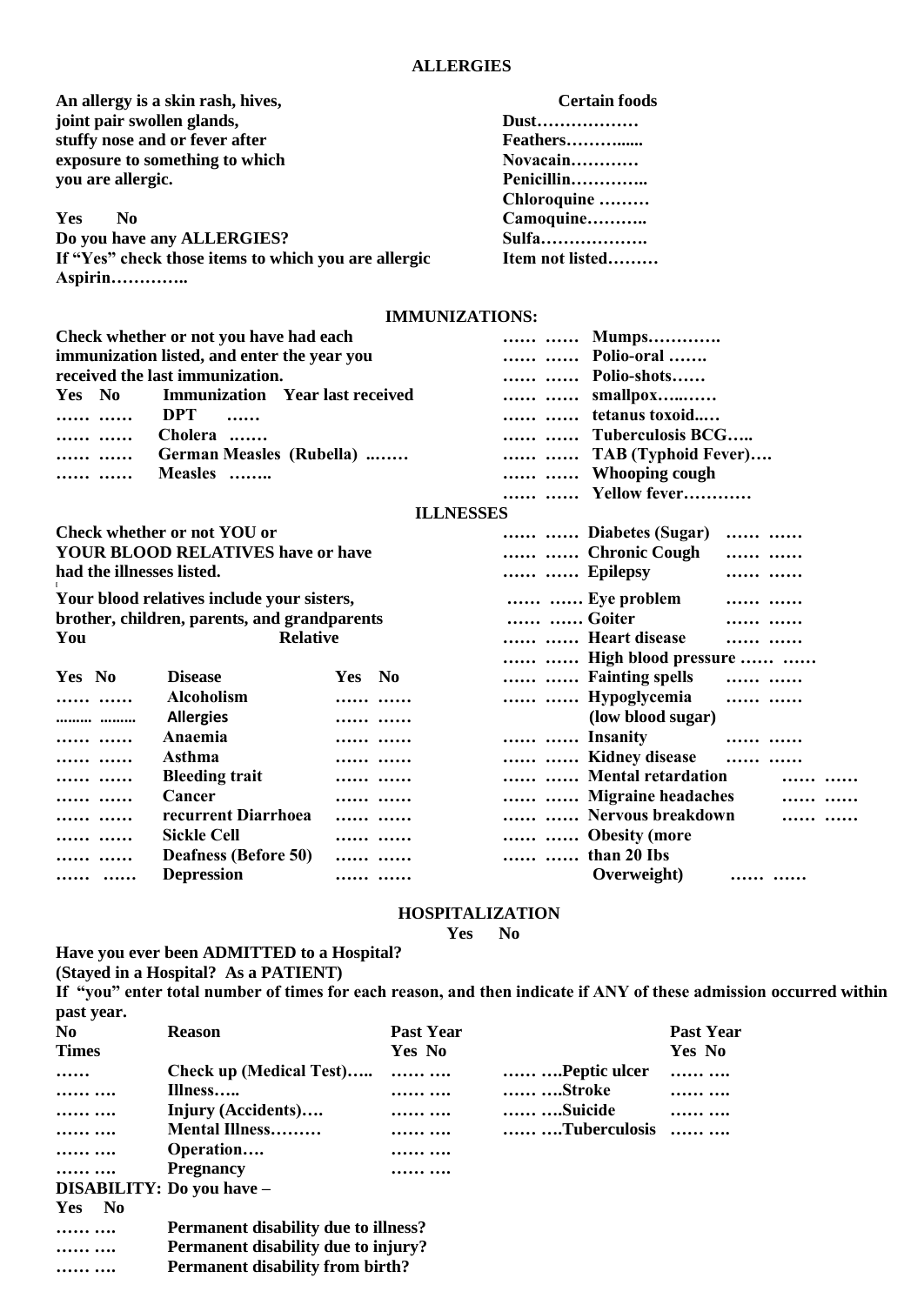# **OTHER MEDICAL PROBLEMS**

| <b>Yes</b><br>N <sub>0</sub> | <b>Problem</b><br><b>Yes</b><br>N <sub>0</sub> | <b>Problem</b>          | N <sub>0</sub><br><b>Yes</b> | Problem                  |
|------------------------------|------------------------------------------------|-------------------------|------------------------------|--------------------------|
|                              | Acne Pimples                                   | <b>Skin rashes</b>      |                              | <b>Appendicitis</b>      |
|                              | <b>Arthritis</b><br>                           | <b>Back strain</b>      |                              | <b>Bladder Infection</b> |
|                              | <b>Cystitis</b><br>.                           | <b>Chronic cough</b>    |                              | <b>Chicken pox</b>       |
|                              | Eye problems<br>                               | <b>Gall bladder</b>     |                              | <b>German measles</b>    |
|                              | Gonorrhea<br>                                  | disease                 |                              | <b>Hearing problems</b>  |
|                              | <b>Jaundice</b><br>                            | <b>Haemorrhoids</b>     |                              | Hives (Urticaria)        |
|                              | (yellow eyes)<br>                              | <b>Kidney infection</b> |                              | <b>Kidney stone</b>      |
|                              | <b>Knee Injury</b><br>                         | Lung                    |                              | disease                  |
|                              | <b>Malaria</b><br>                             | <b>Measles</b>          |                              | <b>Meningitis</b>        |
|                              | <b>Mumps</b><br>                               | <b>Measles disease</b>  |                              | <b>Neck strain</b>       |
|                              | Nervous stomach                                | <b>Osteomyelitis</b>    |                              | Ovarian cyst             |
|                              | Pelvic infection                               | <b>Bone</b> infection   |                              | <b>Vein infection</b>    |
|                              | <b>Phlebitis</b><br>                           | <b>P</b> neumonia       |                              | <b>Polio</b>             |
|                              | Prostate infection                             | Slipped disc            |                              | <b>Syphilis</b>          |
|                              | Testicle infection                             | <b>Typhoid fever</b>    |                              | <b>Whooping cough</b>    |
|                              |                                                |                         |                              |                          |

# **Whether or not you have or have had the ILLNESSES or INJURIES listed.**

# **FRACTURES (Broken Bones)**

|                                                  | <b>Have you had any FRACTURES</b> | Forearm (elbow to wrist) |
|--------------------------------------------------|-----------------------------------|--------------------------|
| If "Yes" check below any fractures you have had. |                                   | Wrist                    |
| Skull                                            | Ribs                              | Hand (wrist to fingers)  |
| Nose                                             | Back                              | Fingers                  |
| Jaw                                              | Tailbone                          | Hip                      |
| Neck                                             | Pelvis                            | Thigh (hip to knee)      |
| Leftindicate                                     | SITERight                         | Kneecap                  |
| Collarbone                                       | (Clavicle                         | Leg (Knee to ankle)      |
| Shoulder                                         |                                   | Ankle                    |
| Arm.(Shoulder to elbow)                          |                                   | Foot (ankle to toes)     |
|                                                  |                                   | Toes                     |

## **OPERATIONS:**

**An operation is a surgical procedure usually performed ina n operating room in a hospital. Yes No**

| Have you had any OPERATION? |                        | If "Yes" check those operations you have had. |         |                      |
|-----------------------------|------------------------|-----------------------------------------------|---------|----------------------|
| Appendix                    | Back                   | Brain                                         | Bone    | Breast               |
| …… Colon                    | Consection (caesarian) | Ctstoscopy (bladder)                          | Joint   | Kidney               |
| Hysterectomy                | $$ Long                | Neck                                          | Nose    | Ovary                |
| Prostate                    | $\ldots$ D and C       | <b>Ears</b>                                   | Eyes    | Heart                |
| Ballbladder                 | Homorrhoids            | Hernia                                        | Spleen  | Stomach              |
| Testicle                    | Thyroid                | Tubal litigation                              | Tonsils | Other,<br>not listed |

#### **MEDICATIONS**

**…… Do you take any MEDICINE frequently or regularly?**

**If "Yes" check those medications below**

| Antacid (for ulcer) | Antidepressant | Antihistamine      | Aspirin           |
|---------------------|----------------|--------------------|-------------------|
| Asthma medicine     | Blood tonic    | Birth control pill | Cortisonesteroid  |
| Cough medicine      | Diabetic pill  | Diet pill          | Diuretic (water)  |
| Ear drops           | Eye drops      | Headache medicine  | Heart medicine    |
| Penicillin          | Sleeping pill  | Stomach medicine   | Sulfa (M&B)       |
| Thyroid hormone     | Tranquilizer   | Vitamins           | Others not listed |
| High blood pressure | Insulin        | <b>Iron</b>        | Laxative          |
| medicine            | for heart      | nerve medicine     | (Purgative)       |
| Nose drops          |                |                    |                   |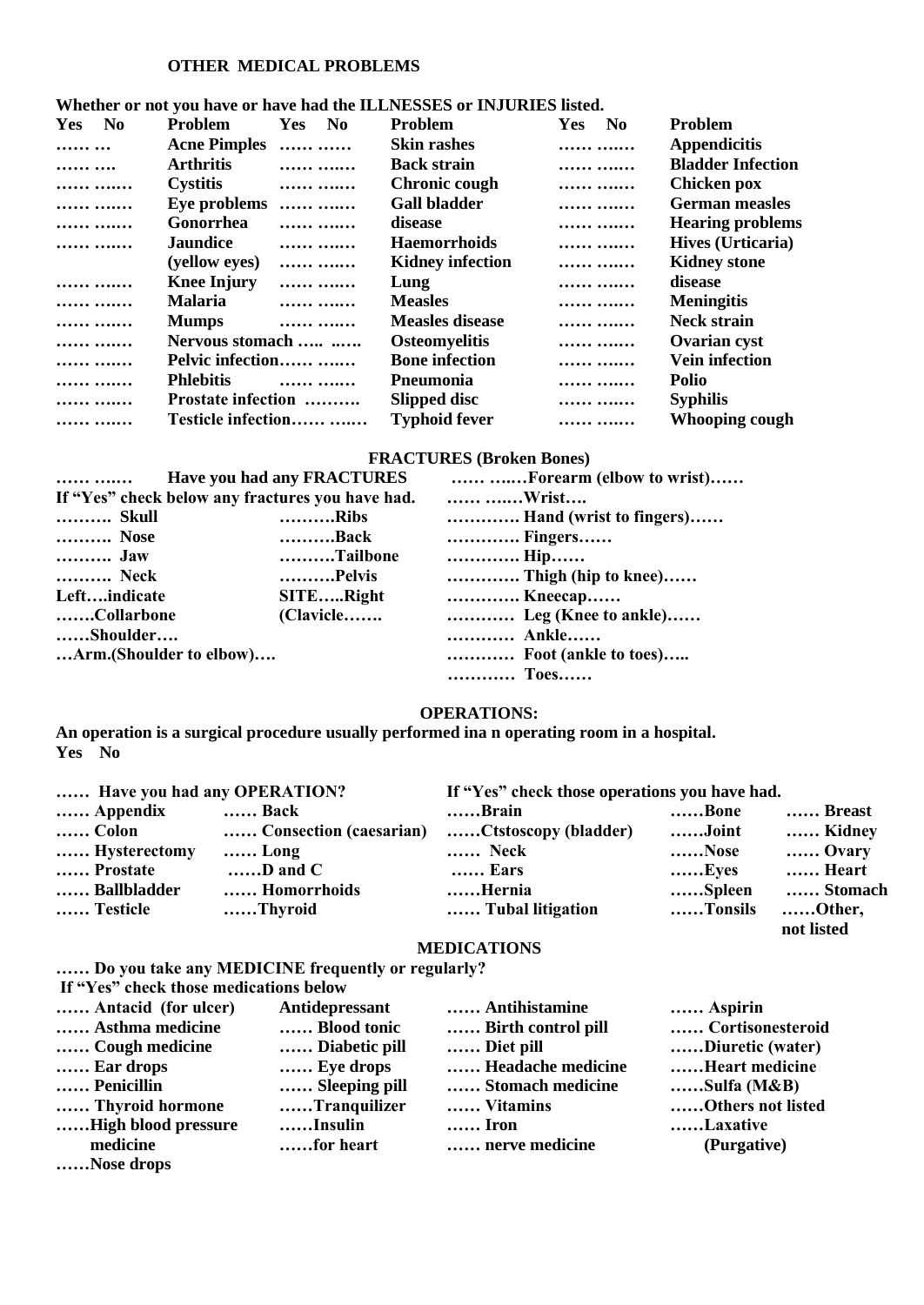| Yes No            |                                         | appearance of the various forms               |
|-------------------|-----------------------------------------|-----------------------------------------------|
| .                 | Smoke marijuana?                        | of the above drugs?                           |
| .                 | Use amphetamines (proplus)              |                                               |
|                   | Reactivan, lexa)?                       |                                               |
|                   | Use depressants (Mandrax barbiturates)? | Sleeping tablets (barbiturates, valium,       |
|                   |                                         | Mogadon)                                      |
|                   | Use hallucinogens (LSD)?                | Tranquillizers - Librium                      |
|                   | Use narcotic (heroin morphine)?         | Valium.                                       |
|                   |                                         | TRAUMA, ACCIDENTS AND OTHER HAZARD            |
| Do vou frequently |                                         | Drive after drinking alcohol or taking drugs? |

| Do you frequently                             |                                                       |  |  |
|-----------------------------------------------|-------------------------------------------------------|--|--|
| $\ldots$ $\ldots$ $\ldots$ Ride a bicycle?    |                                                       |  |  |
|                                               |                                                       |  |  |
| Ride a motorcycle without helmet and jacket?  | chemicals                                             |  |  |
|                                               | $\ldots$ $\ldots$ $\ldots$ $\ldots$ Know how to swim? |  |  |
| while driving?                                |                                                       |  |  |
| <b>HABITS AND RISK FACTORS</b>                |                                                       |  |  |
| Your habits influence your ability to achieve | Consider walking strenuous exercise?                  |  |  |

|                    | Tour nables influence your ability to active and the contract of the set of the set of the set of the set of t<br>and maintain good health and long life. Most |                              | Consider waiking strendous exercise:<br>Get some type of regular exercise?           |
|--------------------|----------------------------------------------------------------------------------------------------------------------------------------------------------------|------------------------------|--------------------------------------------------------------------------------------|
|                    |                                                                                                                                                                |                              |                                                                                      |
|                    | increase your risk of developing physical or                                                                                                                   |                              | Get regular strenuous exercise such as running,<br>swimming, bicycling, footballing? |
|                    | emotional problems. Please answer each question                                                                                                                |                              |                                                                                      |
| realistically.     |                                                                                                                                                                |                              |                                                                                      |
|                    | You are not being "graded", and this is not a test.                                                                                                            |                              | <b>SMOKING</b>                                                                       |
|                    |                                                                                                                                                                |                              | Yes No                                                                               |
|                    | <b>EATING</b> Do you generally or frequently.                                                                                                                  | .                            | Do you smoke a pipe?                                                                 |
| No<br>Yes          |                                                                                                                                                                | .                            | Do you smoke cigar?                                                                  |
| .                  | Eat irregularly, skip meals?                                                                                                                                   | .                            | Do you currently smoke cigarettes?                                                   |
| .                  | Eat lots of animal fats?                                                                                                                                       | .                            | Did you formerly smoke cigarettes but stopped                                        |
|                    |                                                                                                                                                                |                              | completely?                                                                          |
| .                  | Eat lots of dairy products?                                                                                                                                    |                              | If you have ever smoked cigarettes, specify amount and duration-                     |
|                    | (milk cheese)                                                                                                                                                  |                              |                                                                                      |
| .                  |                                                                                                                                                                |                              |                                                                                      |
| .                  | Drink 5 or more cups of coffee $\ldots$ $\frac{1}{2}$ to 1 pack/day                                                                                            |                              | $\ldots$ 1 to 5 years                                                                |
|                    | Per day                                                                                                                                                        |                              | 1 to 2 packs/day<br>$\ldots$ 5 to 10 years                                           |
| .                  |                                                                                                                                                                |                              | $\ldots$ over 10 years                                                               |
|                    | day.                                                                                                                                                           | <b>ALCOHOL</b>               |                                                                                      |
| .                  | Tend to stay overweight?                                                                                                                                       | <b>Yes</b><br>N <sub>0</sub> |                                                                                      |
| .                  | Eat regular, well balanced meals                                                                                                                               |                              | Do you drink alcohol?                                                                |
|                    |                                                                                                                                                                |                              | Did you formerly drink alcohol but stopped                                           |
| .                  | Eat lots of fruits?                                                                                                                                            |                              |                                                                                      |
| .                  | Eat lots of vegetable?                                                                                                                                         | .                            | If you have ever drunk alcohol, specify amount and<br>duration-                      |
| <b>EXERCISE</b>    | Do you generally or frequently-                                                                                                                                |                              |                                                                                      |
| Yes No             |                                                                                                                                                                | .                            | Occasionally, socially  Less than 1 yr                                               |
|                    |                                                                                                                                                                | .                            | Several drinks/week<br>$\ldots$ 1 to 5 years                                         |
| .                  | Get heavy exercise on an irregular                                                                                                                             |                              | several drinks/day<br>$\dots$ 5 to 10 years                                          |
|                    | basis?                                                                                                                                                         | .                            | more than 3 drinks /day  Over 10 years.                                              |
| <b>INFORMATION</b> |                                                                                                                                                                |                              | Do you want further information on the following, or help with problems you may      |
|                    | encounter in the areas described?                                                                                                                              |                              |                                                                                      |
| Yes No             |                                                                                                                                                                | .                            | Marital problems                                                                     |
| .                  | Birth control                                                                                                                                                  | .                            | General health hazards                                                               |
| .                  | Venereal disease                                                                                                                                               | .                            | How to cope with loneliness                                                          |
| .                  | Cigarette smoking                                                                                                                                              | .                            | What to do if a medical emergency                                                    |
| .                  | Alcoholism                                                                                                                                                     |                              | occurs                                                                               |
| .                  | Drug abuse<br>$17.777$ $17.777$                                                                                                                                | .                            | Malaria prevention                                                                   |
|                    |                                                                                                                                                                |                              | $0.11 \times 11$                                                                     |

| . | <b>Emotional problems</b> | . | Sickle Cell  |
|---|---------------------------|---|--------------|
| . | Sexual problems           | . | Hypertension |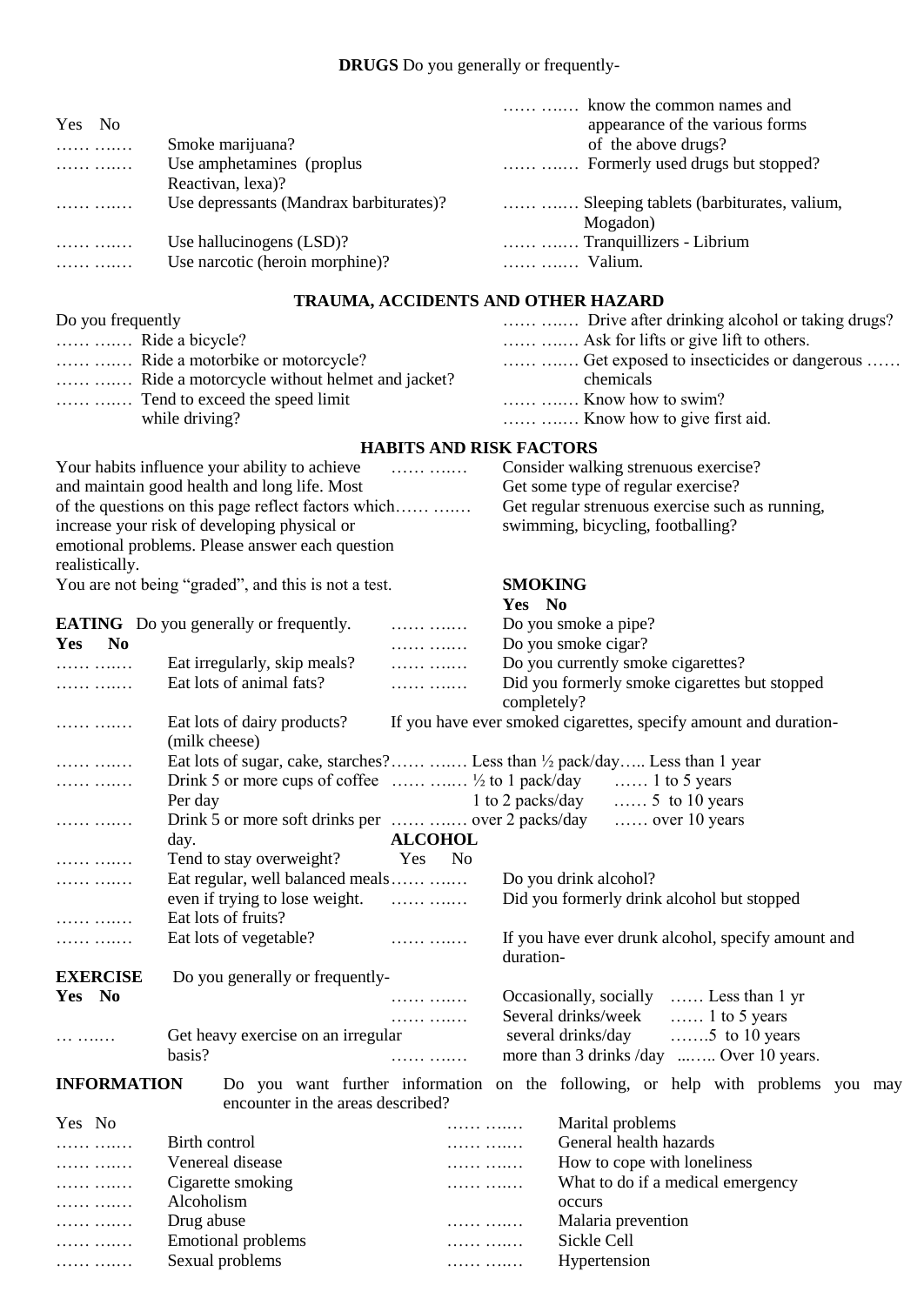| $\ddotsc$           | Frequent sore throats (more than friends)?                           | <b>Bleeding or sore gums?</b><br>$\ddotsc$              |
|---------------------|----------------------------------------------------------------------|---------------------------------------------------------|
|                     | Persistent or frequent hoarseness?                                   | <b>Persistent sore tongue?</b><br>                      |
|                     | Unexpected swelling in front of neck?                                | Wear upper plate (false teeth)<br>                      |
|                     | Frequent toothaches or bad teeth ?                                   | Wear tower (false teeth)?                               |
|                     | <b>REVIEW OF SYSTEMS</b>                                             |                                                         |
|                     | Answer every question. The SYMPTOMS asked                            | Numbness or tingling in arm (s)?                        |
|                     | About concern those may have had                                     | Numbness or tingling in leg (s)<br><br>                 |
|                     | <b>IN THE PAST YEAR unless otherwise</b>                             | <b>Frequent or severe HEADACHES?</b>                    |
| specified           |                                                                      | if "Yes" for headaches, describe attributes -           |
|                     | HEAD DO you have or have had -                                       | <b>Present for year</b><br>Front                        |
| Yes                 | No.                                                                  | <b>Began recently</b><br>Back                           |
|                     |                                                                      |                                                         |
|                     | Staggering or balance problems ?                                     | <b>Getting worse</b><br>Left side<br>$\cdots$           |
|                     | Lightheadedness on standing up ?                                     | <b>Getting better</b><br>Right side                     |
|                     | Lightheadedness unrelated to                                         | <b>Last minutes</b><br>All over head                    |
|                     | body position?<br>                                                   | Location varies<br>Last hours or more                   |
| $\cdots$            | <b>Spinning sensation or dizziness?</b><br>$\cdots$                  | <b>Throbbing</b><br><b>Worse when tired</b><br>$\cdots$ |
|                     | <b>Fainting spells ?</b><br>$\ddotsc$<br>                            | <b>Band</b> – like<br>Worse when tense                  |
|                     | <b>Convulsions or "fist"?</b><br>$\ddotsc$                           | Accompanied by -                                        |
|                     | Weakness in arm<br>(s)?                                              | Neck pain<br><b>Nausen</b>                              |
|                     | <b>Weakness in leg (s)?</b>                                          | <b>Stuffy nose</b><br>Blind spots                       |
|                     |                                                                      | EYES Do you have or have you had                        |
| <b>Yes</b>          | No.                                                                  | <b>Colorblindness?</b>                                  |
|                     | Normal vision without glasses?<br>$\ddotsc$<br>.                     | Blind right eye?<br>$\cdots$                            |
|                     | Visual problem corrected with                                        | <b>Blind left eye ?</b><br>$\cdots$                     |
|                     | <br>glasses?                                                         | Persistent pain right eye?                              |
|                     |                                                                      |                                                         |
| $\cdots$            | Visual problem not corrected<br>$\ddotsc$                            |                                                         |
|                     | with glasses?<br>$\ddotsc$                                           | Persistent pain left eye ?                              |
| $\ddotsc$           | <b>Nearsighted?</b><br>$\ddotsc$<br>$\ddotsc$                        | Persistent watering of itching                          |
|                     | <b>Farsighted?</b>                                                   | of eyes?<br><b>Double vision</b>                        |
|                     | $\ddotsc$<br><b>Squint cross-eyed</b>                                | Ever had a serious eye injury?                          |
|                     |                                                                      |                                                         |
|                     | HEART AND LUNGS<br>DO you have or have you had -                     |                                                         |
| Yes                 | N <sub>0</sub>                                                       | <b>Chest motion  Nervousness</b>                        |
|                     | <b>Heart valve problems?</b><br>$\ddotsc$                            | Accompanied by numbness in hands<br>                    |
|                     | Heart murmur?<br>                                                    | or lips                                                 |
|                     | Irregular heartbeat, skipped bets?<br>$\ddotsc$                      | <b>Accompanied by shortness of breath</b><br>$\ddotsc$  |
|                     | Boults of heartbeat so fast you<br>                                  | <b>Relieved by rest</b><br>                             |
|                     | can't count?                                                         | Painful area is sore to touch<br>$\ddotsc$              |
|                     | <b>Enlarged heart?</b><br>$\cdots$                                   | Yes No.<br>$\ddotsc$                                    |
|                     | Frequent or persistent wheezing?<br>$\ddotsc$                        | Do you have or have you had<br>$\cdots$<br>$\cdots$     |
|                     | Frequent persistent cough?<br>$\ddotsc$<br>More susceptible to colds | frequent or severe                                      |
|                     | $\ddotsc$<br>than friends?                                           | <b>SHORTNESS OF BREATH?</b>                             |
|                     | <b>Frequent or severe CHEST</b>                                      | "Yes " for shortness of breath,<br>If                   |
| $\bullet$ $\bullet$ | $\ddotsc$<br>PAIN?                                                   | describe attributes -                                   |
|                     | "YES" for chest pain, describe attributes -                          | <b>Present for years</b>                                |
|                     | <b>Present for years</b>                                             | <b>Began recently</b>                                   |
|                     | <b>Began recently</b>                                                | <b>Worse with exercise</b><br>.                         |
|                     | Sharp, knife - like                                                  | <b>Present at rest</b><br>$\cdots$                      |
|                     | Dull ache, pressure                                                  | <b>Relieved by resting</b><br>                          |
|                     | <b>Present at rest</b>                                               | Occurs with chest pain<br>$\ddotsc$                     |
|                     | <b>Worse with</b>                                                    | <b>Accompanied by wheezing</b><br>$\ddotsc$             |
| <b>Exercise</b>     | <b>Deep breathing</b><br>$\ddotsc$                                   | <b>Accompanied by coughing</b><br>$\ddotsc$             |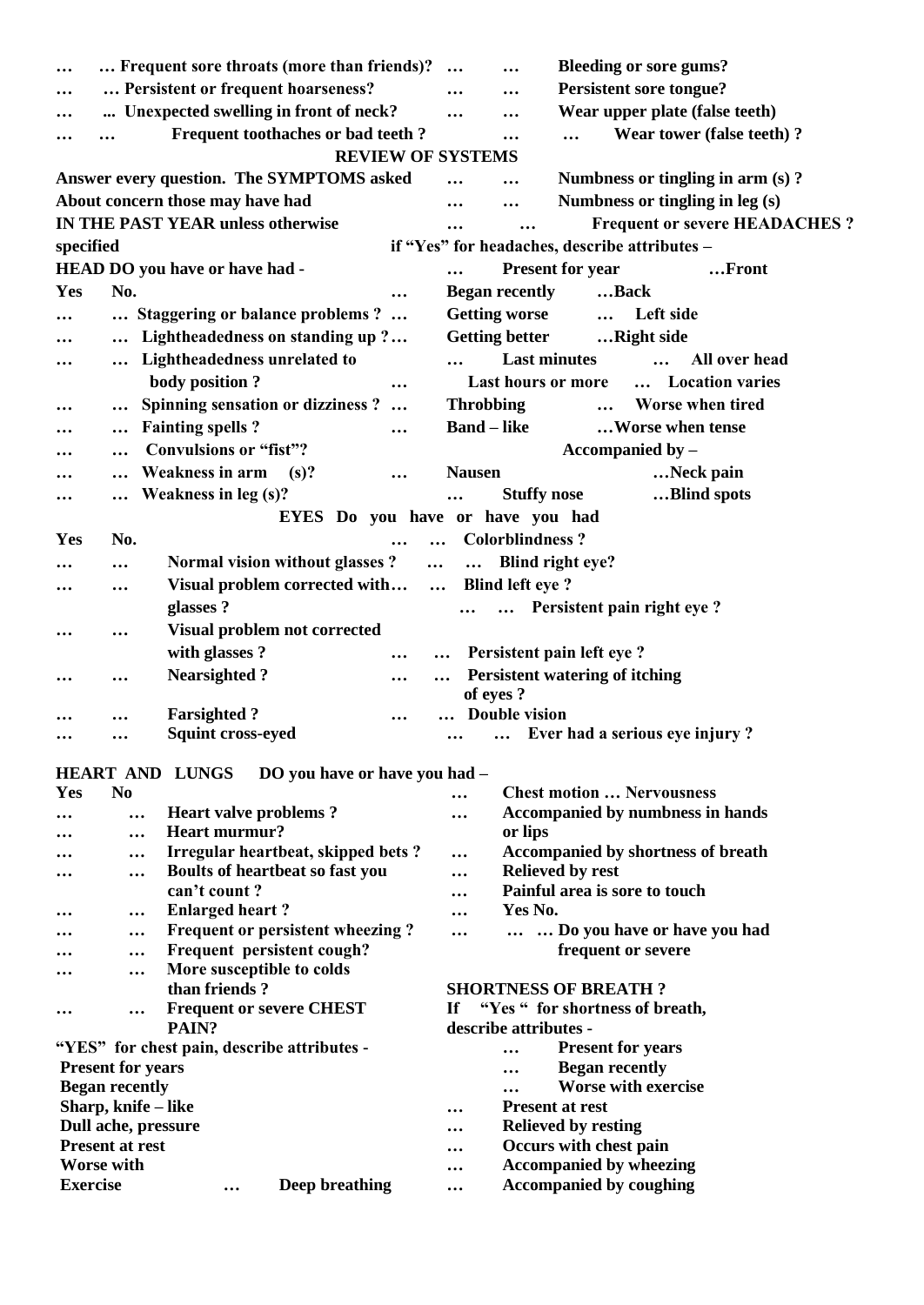# **EARS, NOSE, AND THROAT Do you have or have you had**

| Yes       | No.                   |                                                 |           | Yes No                                |                                              |
|-----------|-----------------------|-------------------------------------------------|-----------|---------------------------------------|----------------------------------------------|
|           |                       | Hearing loss right ear?                         | $\ddotsc$ |                                       | Do you have or have you frequent             |
|           |                       | <b>Hearing loss left ear?</b>                   |           |                                       | or severe ABDOMINAL PAIN?                    |
|           | $\ddotsc$             | <b>Frequent ear aches?</b>                      | Иf        |                                       | "Yes" for abdominal pain describe attributes |
|           |                       | Sore or itching ear canals?                     |           |                                       |                                              |
|           |                       | Frequent stuffy or runny nose?                  |           |                                       |                                              |
|           |                       | Sinus trouble with stuffy nose,                 |           | <b>Present for years</b>              | Dull ache                                    |
|           |                       | headache?                                       |           | Began abdomen                         | Cramping                                     |
|           |                       | <b>Frequent sneezing?</b>                       |           | <b>Upper abdomen</b>                  | Sharp, knife-like                            |
|           |                       | Nosebleeds not due to injury?                   |           |                                       |                                              |
|           | <b>DIGESTIVE</b>      | Do you have or have you had                     |           | Lower abdomen                         | <b>Burning</b><br>                           |
|           |                       |                                                 |           | Right, side                           | Worse with eating                            |
| Yes       | No                    |                                                 |           | Left side                             | Worse with not                               |
|           |                       |                                                 |           |                                       | eating<br>                                   |
| $\ddotsc$ |                       | <b>Frequent nausea or vomiting?</b>             |           |                                       |                                              |
|           |                       | <b>Vomiting of blood?</b>                       |           | Accompanied by -                      |                                              |
|           |                       | Hot burning fluid in throat or chest?           |           | Menstrual periods                     | Diarrhoea                                    |
|           |                       |                                                 |           | (females)                             | Constipation                                 |
|           |                       | <b>Black tarry stools?</b>                      |           | Urinary burning                       |                                              |
|           |                       | <b>Frequent diarrhea or watery Stools?</b>      |           | URINARY Do you have or have you had - |                                              |
|           |                       | <b>Frequent constipation?</b>                   | Yes       | N <sub>0</sub>                        |                                              |
|           |                       | Bright red blood in stools?                     |           |                                       |                                              |
|           |                       | <b>Persistent rectal itching or soreness?</b>   |           | Bedwetting problem?                   |                                              |
|           |                       | <b>Frequent or severe HEARTBURN</b>             |           | Loss or urine control?                |                                              |
|           |                       | or INDIGESTION?                                 |           |                                       | Awaken from sleep to urinate                 |
|           |                       |                                                 |           | frequently?                           |                                              |
|           |                       | If "Yes" for indigestion, describe attributes - |           |                                       |                                              |
|           |                       |                                                 |           |                                       | Urinate more than 10 time                    |
|           |                       | Present for years  Worse with                   |           | a day?                                |                                              |
|           | <b>Began recently</b> | <b>Spicy foods</b>                              |           |                                       | <b>Frequent urinary burning</b>              |
|           |                       | Worse between meals<br>(pepper)                 |           | sensation?                            |                                              |
|           |                       | Worse with oil<br>Worse after eating            |           | <b>Blood in urine?</b>                |                                              |
|           |                       | foods                                           |           |                                       | Dark or coffee-colored urine?                |
|           |                       | Accompanied by per abdominal pain               |           | $\cdots$                              | Pain in flank accompanied                    |
|           |                       | Accompanied by gas                              |           | by fever?                             |                                              |
|           |                       | Relieved by milk or gelusil                     | $\ddotsc$ |                                       | Abdominal pain with urination?               |
|           |                       | Relieved by drinking milk                       |           |                                       | Trouble getting urine started?               |
|           |                       | WOMEN (Men go on to<br>next section)            |           |                                       |                                              |
|           |                       | Do you have or have you had -                   |           | Pregnant now?                         |                                              |
| Yes       | N <sub>0</sub>        |                                                 | $\ddotsc$ | Have been PREGNANT?                   |                                              |
|           |                       | Hard lump in breast                             |           |                                       | If "Yes" to current or past pregnancy,       |
|           |                       | Vaginal infection or discharge?                 |           | <b>Specify details</b>                |                                              |
|           | $\ddotsc$             | Vaginal area pain with intercourse?             |           | <b>Number of Pregnancies</b>          |                                              |
|           | $\ddotsc$             | Irregular periods?                              |           | <b>Number of C-sections</b>           |                                              |
|           |                       | <b>Excessive bleeding with periods?</b>         |           |                                       | <b>Number of miscarriages (spontaneous)</b>  |
|           |                       | Never had periods?                              |           | <b>Number of abortions</b>            |                                              |
|           | $\ddotsc$             | <b>No longer having Periods?</b>                |           | <b>Number of stillborns</b>           |                                              |
|           |                       |                                                 |           |                                       |                                              |
|           |                       | MUSCULOSKELETAL Do you have or have you had -   |           |                                       |                                              |

| $\ddotsc$ | $\cdots$  | Frequent or severe neck pain?                     | $\ddotsc$ | Worse after rest               |
|-----------|-----------|---------------------------------------------------|-----------|--------------------------------|
| $\cdots$  | $\cdots$  | Frequent or severe back pain?                     | $\cdots$  | <b>Involving hands</b>         |
| $\cdots$  |           | Painless swelling of feet or lower legs?          | $\ddotsc$ | <b>Involving wrists</b>        |
| $\cdots$  | $\ddotsc$ | Stiffness in joint due to injury?                 | $\ddotsc$ | <b>Involving elbows</b>        |
| $\ddotsc$ | $\cdots$  | Stiffness in joint NOT due to injury?             | $\ddotsc$ | <b>Involving Shoulders</b>     |
| $\ddotsc$ | $\ddotsc$ | to injury<br>Joint pain                           | $\cdots$  | <b>Involving hips</b>          |
| $\ddotsc$ |           | Persistent JOINT PAIN NOT due                     | $\cdots$  | <b>Involving knocks</b>        |
|           |           | to injury?                                        | $\ddotsc$ | <b>Involving ankles</b>        |
|           |           | If Yes for joint pain NOT due to Injury, describe | $\ddotsc$ | <b>Involving feet</b>          |
| $\ddotsc$ |           | <b>Present for years</b>                          |           | <b>Accompanied by redness</b>  |
| $\ddotsc$ |           | <b>Began recently</b>                             | $\ddotsc$ | <b>Accompanied by swelling</b> |
| $\ddotsc$ |           | <b>Worse with exercise</b>                        | $\ddotsc$ | Accompanied                    |
|           |           |                                                   |           |                                |
|           |           |                                                   |           |                                |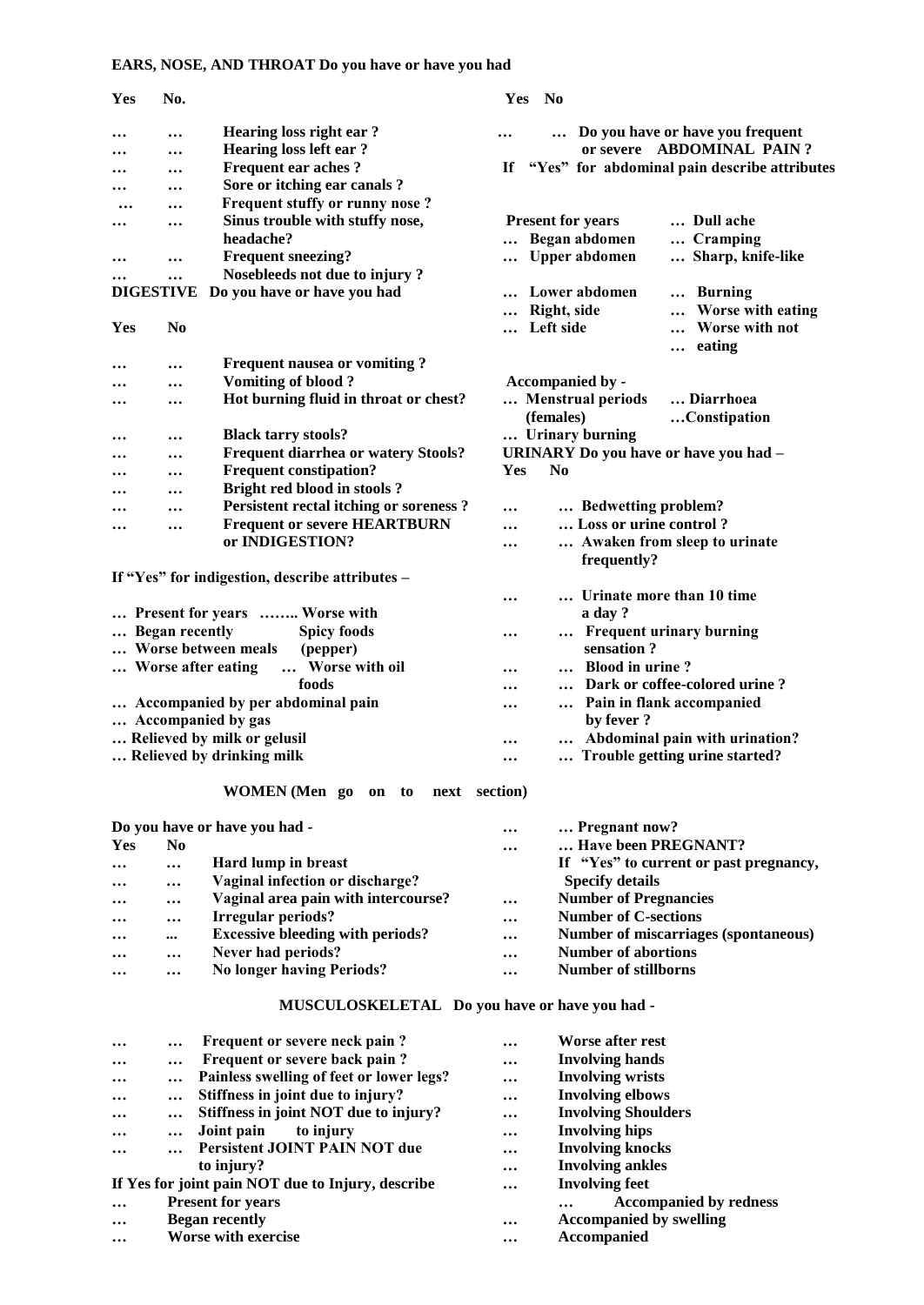#### **MEN (Women go on to next section)**

|          |          | You have or have you had           |           | $\ldots$ Frequent pain in testicle (s)?<br>$\cdots$ |
|----------|----------|------------------------------------|-----------|-----------------------------------------------------|
| $\cdots$ | $\cdots$ | Enlarged or infected prostate?     |           | Nodule in testlele growing larger?<br>$\ddotsc$     |
| $\cdots$ |          | <b>Pus or drainage from penis?</b> | $\ddotsc$ | Testlele absent or removed?                         |
| $\cdots$ | $\cdots$ | Rupture or swelling in groin?      |           | Problem with impotence?<br>$\cdots$                 |
|          |          |                                    |           |                                                     |

#### **OTHER SYSTEMS Do you have or you had**

| Yes No    |           |                                    | $\ddotsc$ |          | Dry skin or brittle nails?      |
|-----------|-----------|------------------------------------|-----------|----------|---------------------------------|
| $\ddotsc$ | $\ddotsc$ | Unexplained fever or chills?       |           |          |                                 |
| $\cdots$  | $\cdots$  | Frequent or constant thirst        | Yes No.   |          |                                 |
| $\cdots$  | $\cdots$  | Weight loss not explained by diet? | $\ddotsc$ |          | Feel cold when others are warm? |
| $\cdots$  | $\cdots$  | Weight gain not explained by diet? | $\ddotsc$ |          | Generally pale?                 |
| $\cdots$  | $\ddotsc$ | <b>Constant fatigue?</b>           | $\ddotsc$ |          | Skin or whites of eyes turning  |
| $\cdots$  | $\ddotsc$ | Fatigue that comes and goes?       |           | $\cdots$ | yellow?                         |
| $\ddotsc$ | $\cdots$  | Weakness or fatigue between meals? | $\ddotsc$ |          | Swollen or tender glands or     |
| $\ddotsc$ | $\cdots$  | Skin lesion that won't heal?       |           |          | nodes?                          |
| $\ddotsc$ | $\cdots$  | Persistent rash or pimples         |           |          |                                 |
|           |           |                                    |           |          |                                 |

**FEELINGS are you, or do you generally –**

| Yes       | No.       |                                         |           |           | precise and orderly?                     |
|-----------|-----------|-----------------------------------------|-----------|-----------|------------------------------------------|
| $\cdots$  |           | Feel sad, despressed?                   |           |           | Do things mostly on impulse?<br>$\cdots$ |
|           | $\cdots$  | <b>Feel lonely?</b>                     |           |           | Feel it is OK to steal as long as<br>    |
|           | $\cdots$  | Cry without apparent reasons?           |           |           | no one nets hurt or caught?<br>          |
|           | $\cdots$  | Wish to end it all?                     | $\ddotsc$ | $\cdots$  | Feel overly shy, sensitive?              |
|           | $\cdots$  | Plan a way t kill self?                 |           | $\ddotsc$ | Get feelings hurt easily?                |
|           |           | Unable to concentrate on anything?      |           |           | Greatly upset by criticism?              |
|           | $\ddotsc$ | Awaken, can't go back to sleep?         |           |           | Tremble or feel weak whenever            |
|           |           | Still tired a night's sleep?            |           |           | someone shouts at you?                   |
|           |           | Feel tense and anxious?                 | $\ddotsc$ | $\cdots$  | Get nervous or shaky when spp-           |
|           | $\cdots$  | More nervous than your friends?         |           | $\ddotsc$ | roached by a superior?                   |
|           | $\cdots$  | Worry a lot about health?               |           |           | Get completely mixed up when you         |
|           | $\ddotsc$ | Worry a lot about generally?            |           |           | have to do things quickly?               |
|           |           | Have trouble falling asleep?            | $\ddotsc$ |           | Afraid to be alone?                      |
|           | $\ddotsc$ | Jump at sudden noises and shake         |           | $\ddotsc$ | Usually wish you had someone to          |
|           |           | badly?                                  |           |           | advise you?                              |
| $\ddotsc$ | $\cdots$  | Have frightening thoughts?              | $\ddotsc$ | $\ddotsc$ | Have feelings of inadequacy?             |
|           |           | Often break out in coldsweats?          |           | $\cdots$  | Have strong feelings of dependency?      |
|           | $\ddotsc$ | Unsually afraid of high places?         |           | $\ddotsc$ | Seem to be more aggressive than          |
|           | $\cdots$  | Unsually afraid of closed places?       |           |           | your friends?                            |
|           | $\cdots$  | <b>Unsually afraid of crowds?</b>       | $\ddotsc$ | $\cdots$  | Have legal problems?                     |
|           | $\cdots$  | <b>Suffer from nervous exhaustion?</b>  |           | $\cdots$  | Have marital problems?                   |
|           | $\cdots$  | Get upset easily, highly irritable?     |           |           | Have family problems?                    |
|           |           | More touchy than your friends?          |           | $\cdots$  | Have sexual problems?                    |
|           | $\cdots$  | Tend to go to pieces if you don't       |           | $\cdots$  | Have questions about sexual matters?     |
|           |           | constantly exert control over yourself? |           |           | Feel someone is out to "get" you?        |
| $\ddotsc$ | $\ddotsc$ | Get angry when told what to do?         |           | $\cdots$  | Hear voices when no one is around?       |
|           |           | Feel more violent than your friends?    |           |           | Feel someone is controlling you in       |
|           |           |                                         |           |           | an unusual way?                          |
|           | $\ddotsc$ | Have a violent temper?                  |           | $\cdots$  | Feel you are responsible for the         |
|           |           | Get upset when things are not           |           |           | Feel you are responsible for the         |
|           |           |                                         |           |           | sins of the world?                       |

#### **CONCLUSION**

**Yes No** *Thanks you for completing the questionnaire* **… … Do you have any other problems** *Please check back through to make sure you*  **Not covered by this questionnaire?** *Haven't skipped any sections or pages.*

**Please give us your opinion of this system**

| Very good      |                                 |
|----------------|---------------------------------|
| Good           |                                 |
|                | Generally good, criticism minor |
| Don't like it. |                                 |

#### **………………. Very good - OBAFEMI AWOLOWO UNIVERSITY, ………………. Good HEALTH CENTRE, ………………. Generally good, criticism minor ILE-IFE.**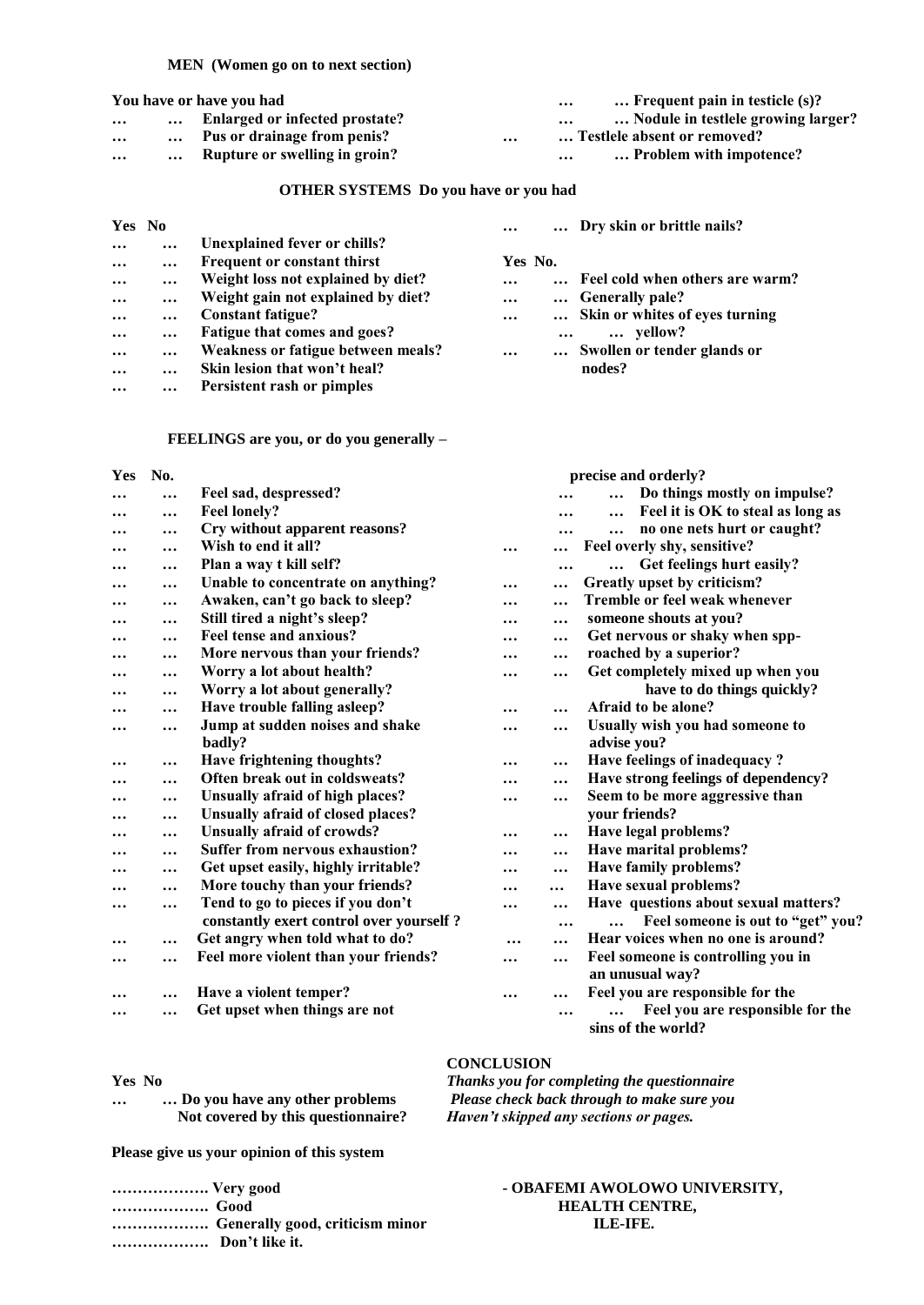#### **STUDENT HEALTH SERVICE**

#### **ENTRANCE MEDICAL EXAMINATION**

**(To be completed by the Student, Please print)**

**(b) Have you ever had or do you now have any of the following: Where yes, please give details.**

|                            | <b>YES</b> | NO. |                        | <b>YES</b> | N <sub>O</sub> |                            | <b>YES</b> | N <sub>O</sub> |
|----------------------------|------------|-----|------------------------|------------|----------------|----------------------------|------------|----------------|
| <b>Arthritis</b>           |            |     | G.C.                   |            |                | <b>Migraine</b>            |            |                |
| Asthma                     |            |     | <b>Genio-Urinary</b>   |            |                | Parasitic/                 |            |                |
|                            |            |     | <b>Disease</b>         |            |                | <b>Worm Disease</b>        |            |                |
| <b>Bone, Joint Disease</b> |            |     | <b>Hay Fever</b>       |            |                | Poliomyelitis              |            |                |
| <b>Other Deformity</b>     |            |     |                        |            |                |                            |            |                |
| <b>Bronchitis</b>          |            |     | Headache               |            |                | <b>Rheumatic</b>           |            |                |
|                            |            |     | (recurrent)            |            |                | Fever                      |            |                |
| <b>Diabetes</b>            |            |     | <b>Heat Disease</b>    |            |                | <b>Skin Disease</b>        |            |                |
|                            |            |     |                        |            |                | <b>Incl. Leprosy</b>       |            |                |
| Eye, Ear, Nose,            |            |     | <b>High Blood</b>      |            |                | <b>Stomach or Duodenal</b> |            |                |
| <b>Throat trouble</b>      |            |     | <b>Pressure</b>        |            |                | <b>Ulcer</b>               |            |                |
| Dizziness or               |            |     | <b>Jaundice</b>        |            |                | <b>Tuberculosis</b>        |            |                |
| <b>Fainting</b>            |            |     |                        |            |                |                            |            |                |
| <b>Drug Sensitivity</b>    |            |     | <b>Kidney Disease</b>  |            |                | Schistosomiasis            |            |                |
| <b>Dysentry</b>            |            |     | <b>Liver of Gall</b>   |            |                | <b>Others</b>              |            |                |
|                            |            |     | <b>Bladder Disease</b> |            |                | (Specify)                  |            |                |
| <b>Epilepsy/Fits</b>       |            |     | <b>Malaria</b>         |            |                |                            |            |                |
| <b>Filariasis</b>          |            |     | <b>Menstrual</b>       |            |                |                            |            |                |
|                            |            |     | <b>Disorders</b>       |            |                |                            |            |                |

**……………………………………………………………………………………………………………………………………**

|     |                                              |          | Do you take part in any athletic pursuits? Regularly/Occasionally/Rarely/Not at all.                      |          |         |
|-----|----------------------------------------------|----------|-----------------------------------------------------------------------------------------------------------|----------|---------|
|     |                                              |          |                                                                                                           |          |         |
| (e) | Do you get very anxious at the time of class |          |                                                                                                           |          |         |
|     |                                              |          |                                                                                                           |          |         |
| (f) |                                              |          | Have you ever received counseling/treatment for emotional disturbances, nervous disorders or mental       |          |         |
| (g) |                                              |          |                                                                                                           |          |         |
| (h) |                                              |          | Give details of any previous admission into hospital as an in-patient for causes other than in (g) above  |          |         |
| (i) |                                              |          |                                                                                                           |          |         |
| (j) |                                              |          | Has any member of your family or a close relative suffered from Tuberculosis, diabetes, or Mental/Nervous |          |         |
|     |                                              |          |                                                                                                           |          |         |
|     | (k) Have you been immunized against:         |          |                                                                                                           |          |         |
|     |                                              | YES / NO | DATE(S)                                                                                                   | YES / NO | DATE(S) |
|     | Poliomyelitis                                |          | <b>Typhoid</b>                                                                                            |          |         |
|     | <b>Small Pox</b>                             |          | <b>Yellow fever</b>                                                                                       |          |         |

**I certify that the above history is true to the best of my knowledge.**

**Tetanus Others** 

**Tuberculosis**